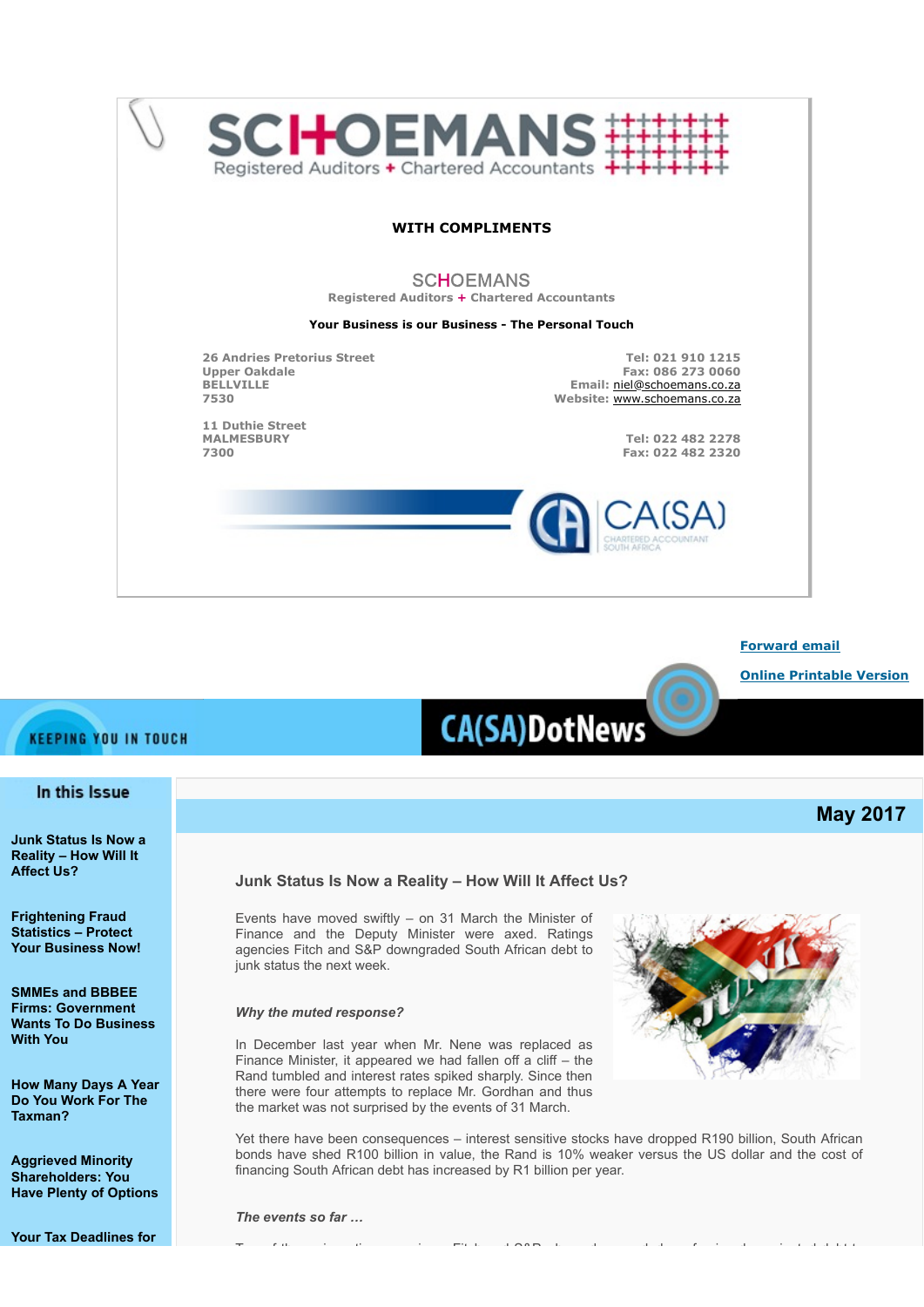**[May](#page-6-0) May** Two of the major rating agencies – Fitch and S&P - have downgraded our foreign denominated debt to junk status. Fitch has also downgraded our Rand denominated debt. Usually for rating downgrades to trigger selling of country assets, two of the three agencies need to declare junk status. As our foreign denominated debt is only 10% of our debt, the response has not been as dramatic as many expected. If our local debt receives a downgrade from Moody's (they are deciding how to react to March's events) this will have a much greater impact, particularly as 35% of local debt is owned by foreign investors.

> We have been in junk status before following a debt default in the mid 1980s and we came out of junk status in 1999. See this chart of our grading history since 1994 –

### **SA's Credit Rating History since 1994**



#### *Now what?*

The new Finance Minister and his team need to rapidly re-establish credibility in the Treasury. The path of only paying what the nation can afford should remain in place and controls over State-owned entities (such as Eskom) should also be built on.

Mr. Gordhan had the confidence of offshore investors and both Fitch and S&P made it clear they feared that South Africa would not stick to current Treasury policies.

We can go one of two ways:

- Move along the path feared by ratings agencies which will lead to further bailouts of State businesses and increased government spending, e.g. on the nuclear program. This way will lead to lower or no economic growth and a steady downward spiral which could end up in further downgrades and an IMF bailout.
- Maintain the fiscal stance of the last twenty years which could prevent further downgrades and see the country in a year or two emerging from junk status.

#### *The man in the street*

There will be less disposable income as petrol price hikes, a declining currency, more interest rate rises and stagnant economic growth curb our ability to improve living standards.

What is concerning is that surveys show that 30% of even "well-off" South Africans (i.e. they live comfortably and can cover future unplanned expenses) would struggle with an unexpected bill of R20,000. More and more people live at the margin and will be at even greater risk from the downgrade.

We can also expect unemployment to rise and investment to drop (particularly as foreign investment will substantially reduce). Considering GDP per head has not grown since 2013, you have to question how long the social fabric can hold.

Fin24's powerful Infographic "How Junk Status Will Affect You" below says it all -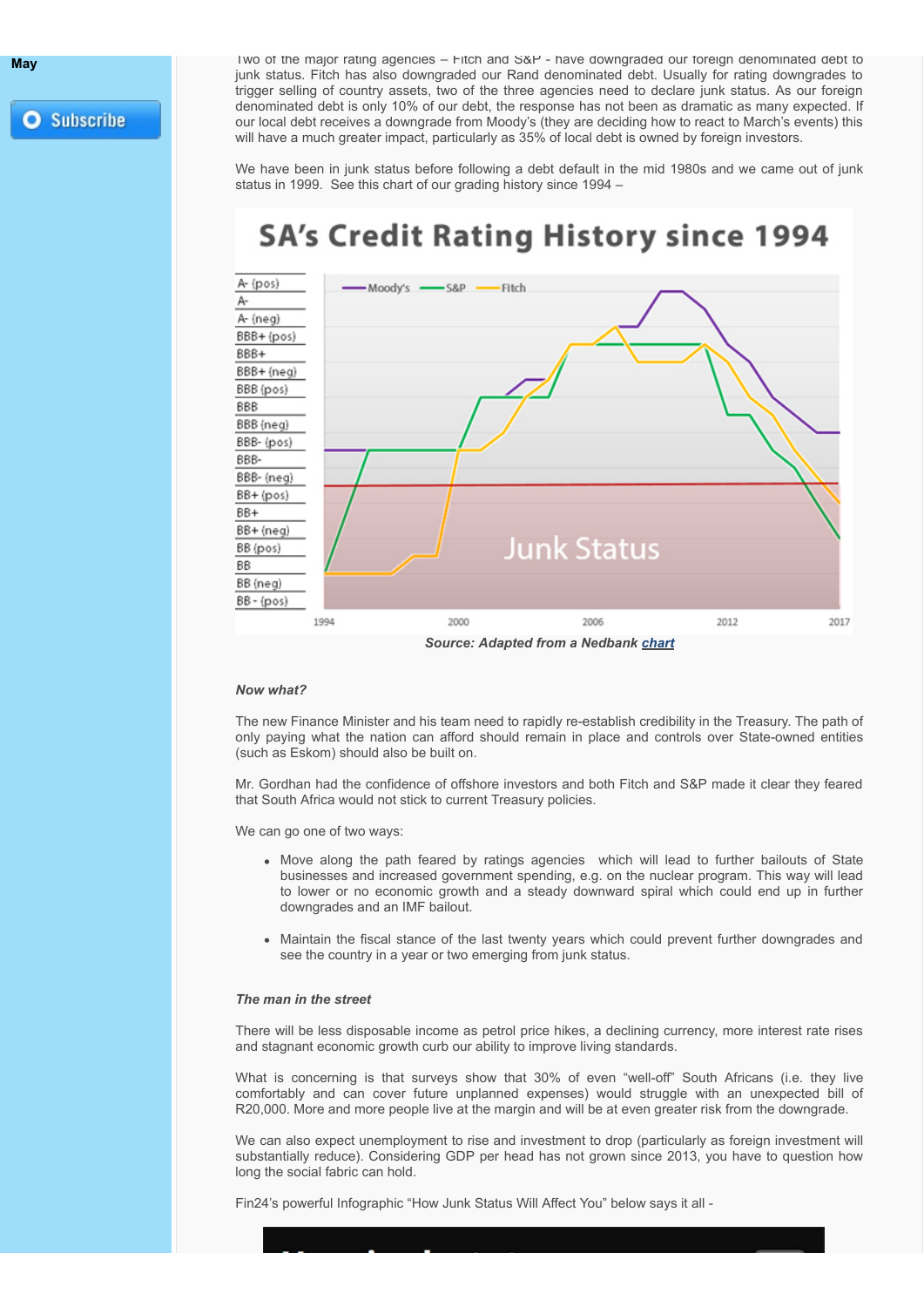## **How junk status** will affect you

24



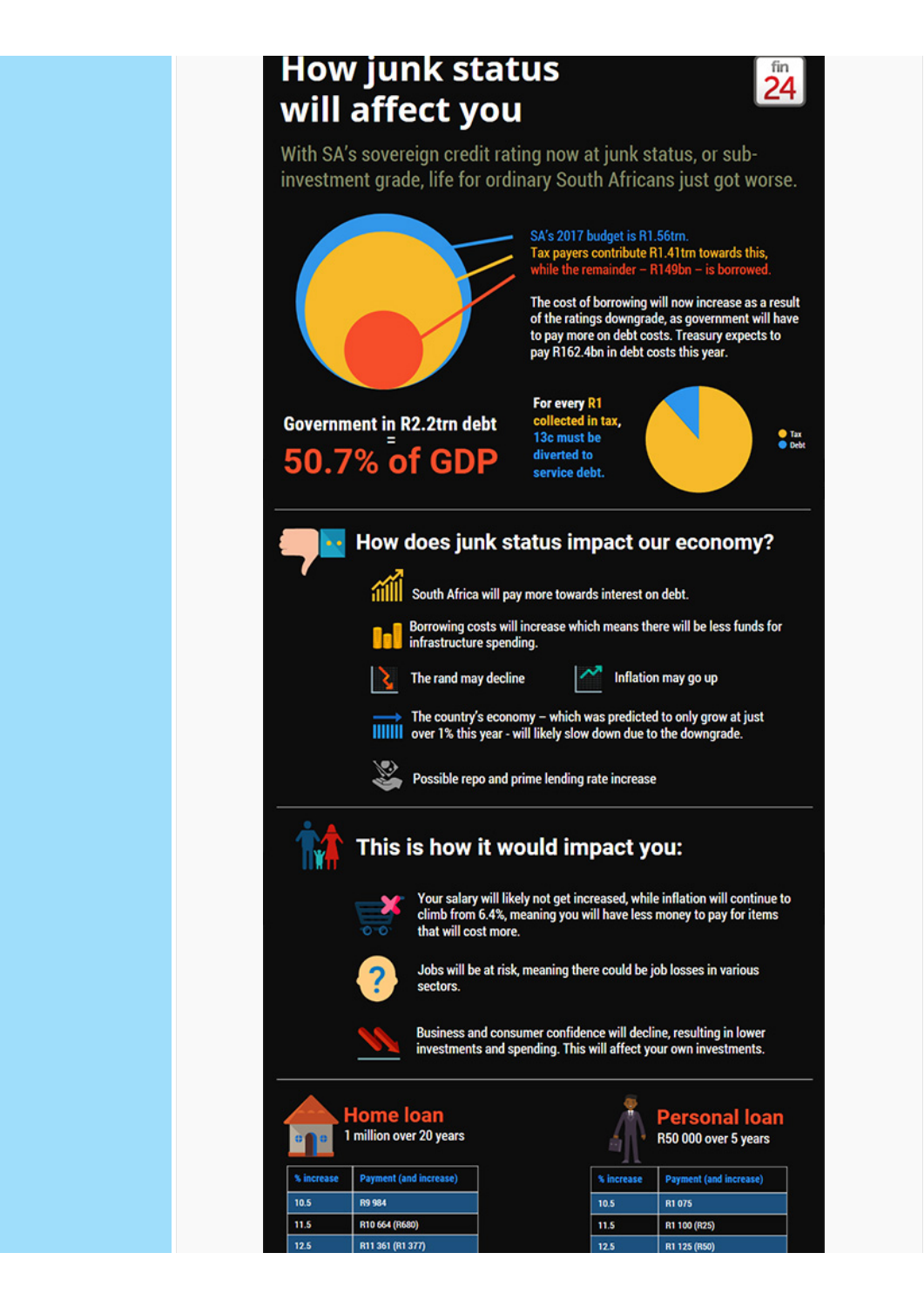|                                                                           | 13.5       | R12074 (R2090)                           |                | 13.5       | R1 150 (R75)                  |
|---------------------------------------------------------------------------|------------|------------------------------------------|----------------|------------|-------------------------------|
| <b>Car loan</b><br><b>Credit card</b><br>R400 000 over 5 years<br>R20 000 |            |                                          |                |            |                               |
|                                                                           | % increase | <b>Payment (and increase)</b>            |                | % increase | <b>Payment (and increase)</b> |
|                                                                           | 10.5       | <b>R8 598</b>                            |                | 21         | <b>R350</b>                   |
|                                                                           | 11.5       | R8 797 (R199)                            |                | 22         | R367 (R17)                    |
|                                                                           | 12.5       | R8 999 (R401)                            |                | 23         | R383 (R33)                    |
|                                                                           | 135        | R9 204 (R606)                            |                | 24         | R400 (R50)                    |
|                                                                           |            |                                          |                |            |                               |
| 3% rate increase                                                          |            |                                          | <b>Current</b> |            | <b>Junk status</b>            |
| <b>Home loan</b>                                                          |            |                                          | <b>R9984</b>   |            | R12074                        |
| Personal loan                                                             |            |                                          | R1075          |            | R1 150                        |
| Car Ioan                                                                  |            |                                          | <b>R8598</b>   |            | <b>R9 204</b>                 |
| <b>Credit Card</b>                                                        |            |                                          | <b>R350</b>    |            | R400                          |
| <b>Total</b>                                                              |            |                                          | R20 007        |            | R22 828                       |
|                                                                           |            | <b>Graphic by Kelly Anderson, News24</b> |                |            | Data by Fin24 and ABSA        |

*Source: [Fin24](http://www.fin24.com/Multimedia/Articles/infographic-how-junk-status-will-affect-you-20170404)*

#### <span id="page-3-0"></span>**Frightening Fraud Statistics – Protect Your Business Now!**

A global organisation which focuses on internal (i.e. management, owners and staff) fraud, recently released some sobering findings. **Understanding them is your first step in protecting your business from serious loss.**

#### *In Sub-Saharan Africa*

Over 60% of frauds were committed by people with a degree (in view of the large number of fake degrees consider carefully checking qualifications when hiring).



- 82% of perpetrators were male with an average age of 38.
- 18% came from the accounting department, 17% from operations and 11% from purchasing.

#### *In global terms*

- 5% of revenues are lost due to fraud. This applies to large and small entities but clearly will have a greater impact on small entities.
- The best method of fraud detection is by tip-off (approximately 30% of cases), followed by management review (15%), internal audit (12%) and account reconciliation (just under 10%). If you don't have a tip-off or whistle blower policy, now is the time to do it. Most of the other detection methods come from active management control.
- Most frauds come from asset theft and the largest (by value) from financial mis-statement.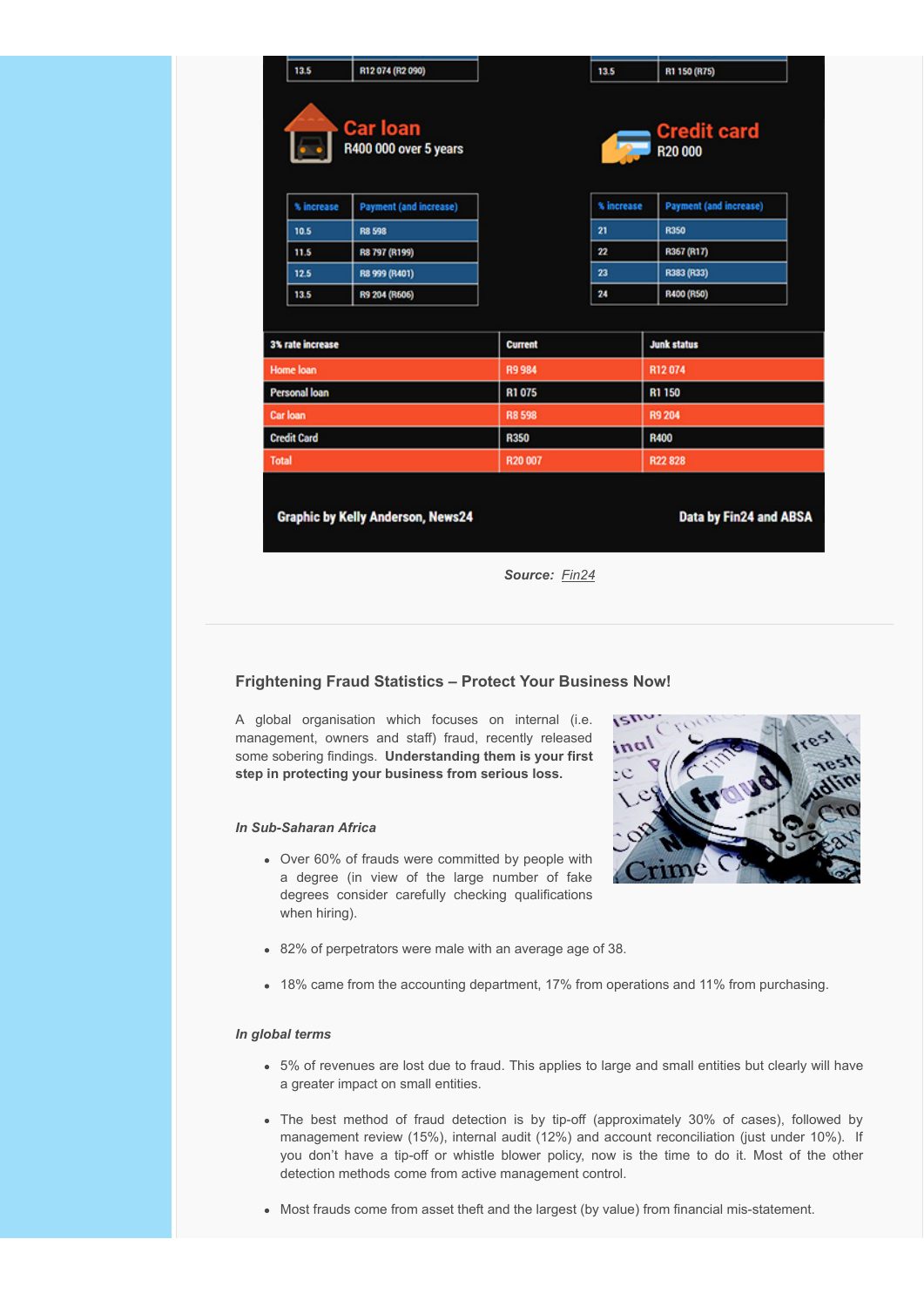- 90% of background checks did not pick up any indication of malfeasance and 82% of fraudsters had not been punished by their organisations. Something also to consider – and check with previous employers - when recruiting.
- Fraud losses were detected much faster and the loss was 34% less in entities with strong controls.
- Those committing fraud typically showed some of these characteristics:
	- "Wheeler dealer" personalities
	- Financial problems
	- Living beyond their means
	- Control issues
	- Strong relationship with a vendor
	- Family difficulties such as divorce.

**Don't become a "fraud statistic" – analyse the risk factors listed above and take preventative action now!**

#### <span id="page-4-0"></span>**SMMEs and BBBEE Firms: Government Wants To Do Business With You**

The government spends over R500 billion annually on goods and services. Promises have been made for several years that government would promote small and mediumsized businesses (SMEs). Government has also promised to help emerging Black business through its Broad Based Black Economic Empowerment (BBBEE) program.

Now it has taken steps to follow through on this. From 1 April, new preferential procurement regulations have come into effect that favour SMMEs and BBBEE firms. The aim of these regulations is to channel R150 billion in procurement spend to these entities.



#### *New regulations from 1 April - how will they work?*

State and parastatal tenders depend mainly on price. In terms of the new regulations the percentage of points awarded for a tender that depend on price is 80% for tenders of R50 million or less, and 90% for tenders over R50 million.

Tenders may now be subject to pre-qualifying criteria which may contain any one of the following:

- A minimum BBBEE (Broad Based Black Economic Empowerment) status
- An Exempt Micro Enterprise (EME) status turnover of R10 million or less; or a Qualifying Small Enterprise (QSE) status – turnover of R50 million or less
- If it is feasible to subcontract a tender of more than R30 million then the business that is awarded the tender must allocate 30% of the tender to
	- EMEs and/or QSEs
	- EMEs and/or QSEs with at least a 51% Black shareholding
	- A cooperative which is at least 51% Black owned
	- Any combination of the above.

**In essence this excludes companies that do not have the above criteria.** Thus, the state has put in the conditions for a large slice of its procurement to go to SMMEs and BBBEE businesses. It is now up to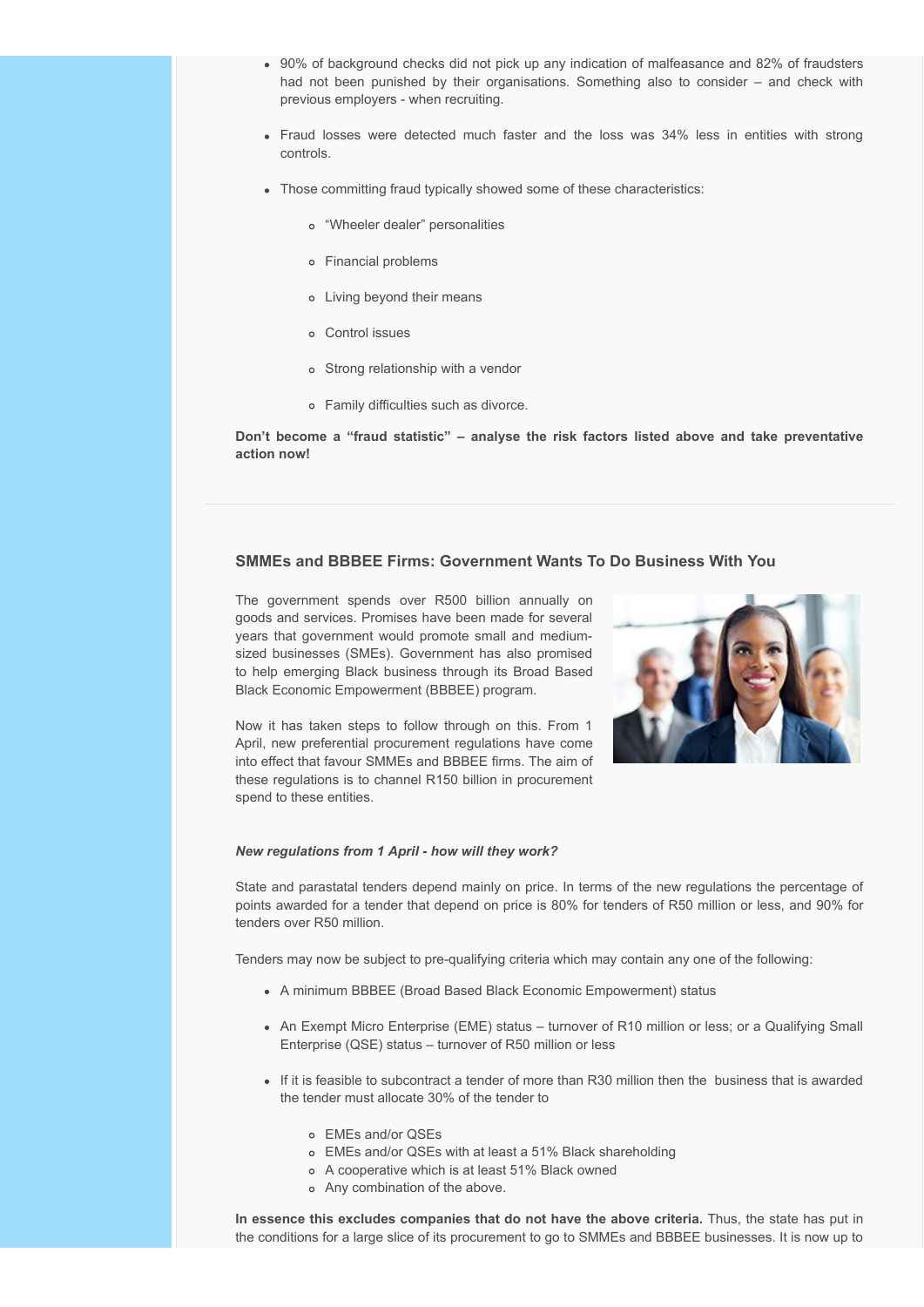government and parastatal entities to use these new regulations.

SMMEs and BBBEE organisations should now follow tenders closely to see if they are eligible for a slice of this R500 billion spend.

#### <span id="page-5-0"></span>**How Many Days A Year Do You Work For The Taxman?**

In the last few years in particular we have been aware of tax increases. The Free Market Foundation measures how many days in a year it takes to pay our taxes (taking total taxes over total earnings – obviously in reality we pay taxes monthly, or twice-yearly for provisional taxpayers).

Compared to last year, it will take us two more days to pay tax – on 22 May we will have settled our owing to SARS and **only from the 23rd will we work for ourselves**. That's 142 days (4 months and 22 days) we've worked for the taxman.



#### *"Tax Freedom" Day gets later every year …*

Since 1994, the number of days taken to pay tax has risen by 29 days – if we stick with the current trends, it means that each successive generation will work one extra month to pay tax.

#### *Is this good or bad?*

It depends how government is spending its money. If the money is going on infrastructural projects that will increase productivity, this will increase economic growth over the medium term. In South Africa's case the major trend has been the increase in the number of civil servants employed. Since 2009 our debt to Gross Domestic Product (GDP) has doubled which has put the country under unnecessary pressure and is one of the factors that alarms rating agencies.

#### *Where to now?*

One of the issues that worried former Finance Minister Gordhan was the sudden decline in "tax buoyancy" which measures how revenue collections respond to changes in national income. For example, tax buoyancy would be positive if GDP rose by 1% and revenue collections increased by 2%. In the 2016/17 year SARS fell R30 billion short of its collection target for the first time since 2009.

Potentially this can mean that taxpayers are taxed to the hilt (remember 4% of the population pay the bulk of our tax) or perhaps more worryingly, what amounts to a tax revolt is beginning. The people who pay most of our tax have the resources to avoid tax (remember that whilst "tax evasion" is illegal, "tax avoidance" using tax laws legally is allowed) or to find work in another country.

#### <span id="page-5-1"></span>**Aggrieved Minority Shareholders: You Have Plenty of Options**

The Companies Act gives directors substantial leeway to run a company and gives them considerable powers to do this. So how does it protect minority shareholders who disagree with how the directors operate the business?

#### *What remedies are available to you?*

A shareholder may seek court relief when there is

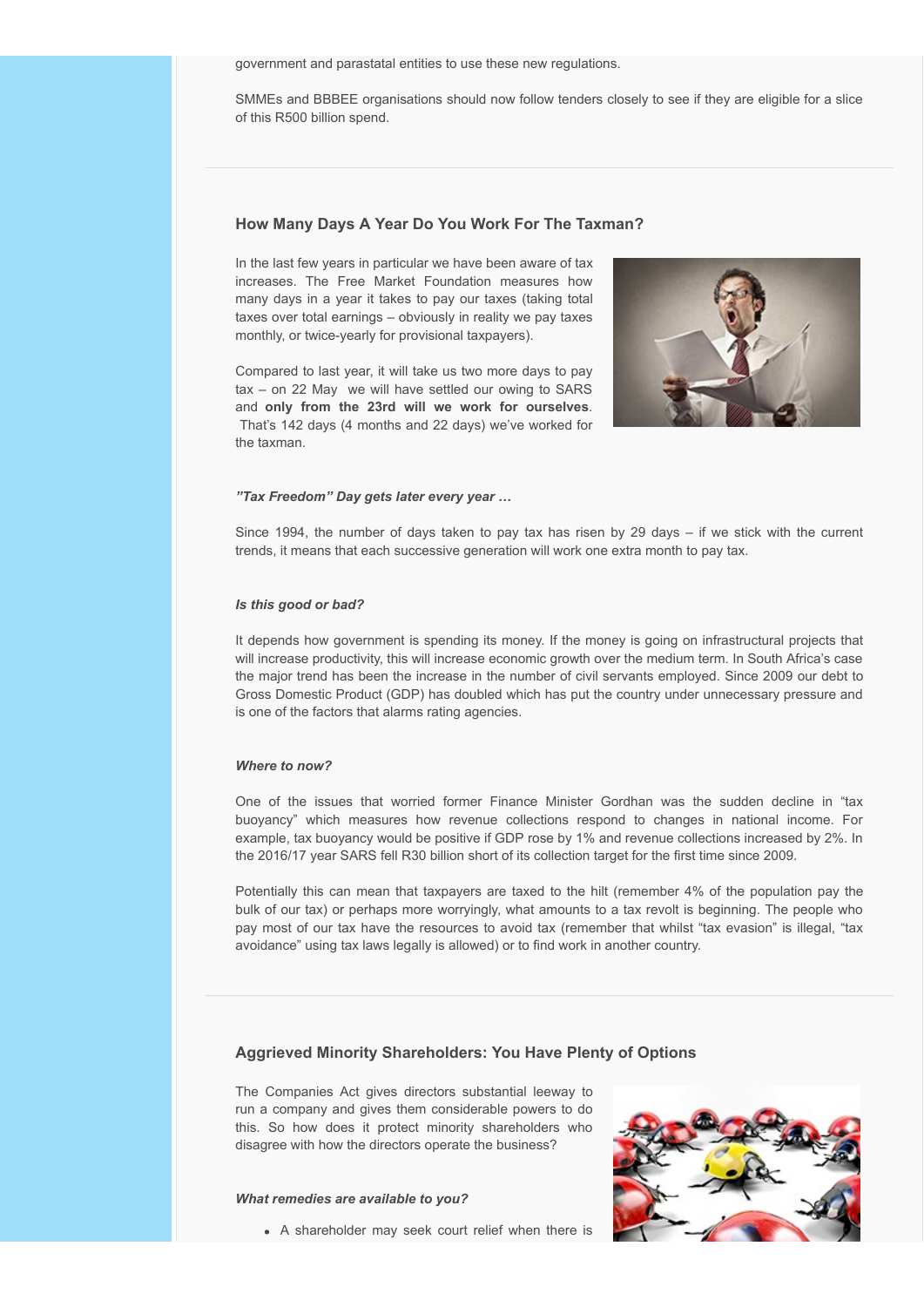"an unconscionable abuse" of the company's separate legal persona



• Shareholders may "demand" that the company purchase their shares at "fair value" in the event of a:

 $\sim$ 

- Change in the company's Memorandum of Incorporation (MOI)
- Disposal of a large part of the company's assets
- Merger with another business
- Scheme of arrangement being entered into by the company.
- A shareholder may ask the court to protect his/her/its rights in matters affecting the MOI, company rules and company debt.
- A shareholder may apply to court to have one or more directors declared delinquent.
- If shareholders are being treated in an "oppressive" or unfair manner which prejudices their rights, the courts are given wide discretion. Inter alia, they can appoint new directors, restrain behaviour, change the MOI, award compensation to the prejudiced shareholder, issue shares, set aside transactions or require a trial be held.

The Supreme Court of Appeal in 2013 found in favour of a minority shareholder under this section.

Shareholders may institute a derivative action by demanding the company take legal action against wrongdoers who have acted in a manner harmful to the company.

Whilst we are often told the Companies Act favours directors, there are numerous avenues sanctioned by the Companies Act to address grievances of minorities.

**Ask your accountant for help in doubt.**

#### <span id="page-6-0"></span>**Your Tax Deadlines for May**

Your Employer Annual Reconciliation (EMP501) is due on 31 May.

Don't underestimate the amount of work involved in preparing and submitting this form, and ask your accountant for help in any doubt.



Note: Copyright in this publication and its contents vests in DotNews - see copyright notice below.

### **A Client Connection Service by [DotNews](http://www.dotnews.co.za/)**

© DotNews. All Rights Reserved.